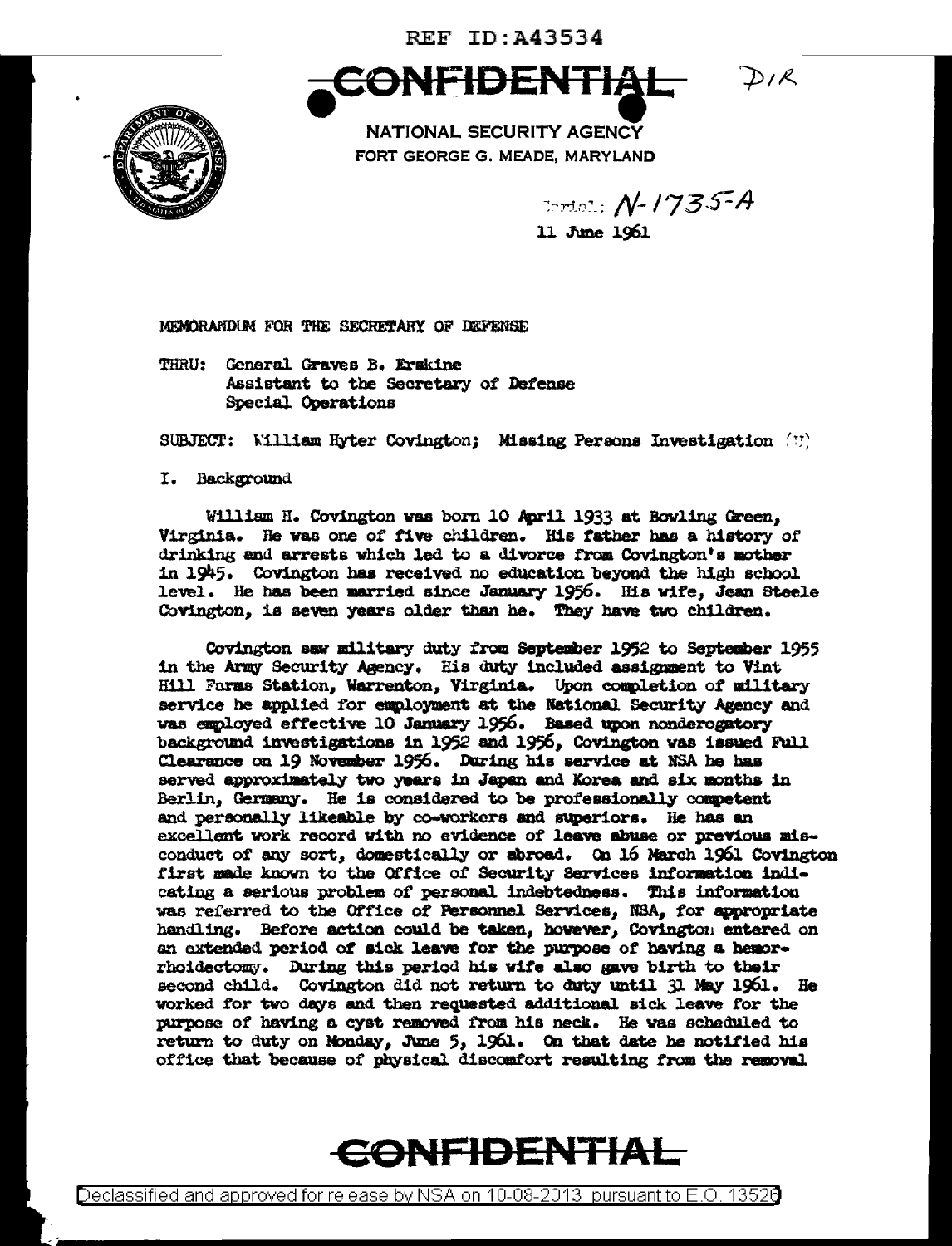

of the cyst from his neck he would not report for work. He similarly notified his office on Tuesday, June 6. During this period, his sick leave having been exhausted, he was granted annual leave.

On Wednesday, June 7, no word was received from Covington. His superiors again placed him on annual leave, assuming that he was still recuperating from tbe cyst operation.

At  $6$  p.m. on Wednesday, June 7, Covington's wife contacted a neighbor, also employed at NSA, and reported that Covington had left home at 9 a.m. on Tuesday, June 6, purportedly to go to work, and had never returned. This employee, who did not work in the same area as Covington, personally undertook a search of restaurants and bars in the vicinity of Covington's home on the evening of June 7. His efforts met with negative results. At 2 p.m. on Wedmesday, June 8, Covington having not returned home or to his office, the employee notified Covington's supervisor of the telephone call received the previous evening from Mrs. Covington. The supervisor immediately notified the Office of Security Services.

II. Investigative Steps Taken to Locate Covington

A close contact has been established with Covington's wife and she has been repeatedly interviewed for all possible information which might throw 11sht on her husband's whereabouts. Arrangements have been made for immediate notification of this Agency abould abe receive any word from her husband.

All of Covington's relatives in the Continental United States have been located and contacted and have been requested to notify ISA immediately upon receipt of any information concerning Covington or his vheresbouts.

The Federal Bureau of Investigation has been apprised of the situation and have placed a stop notice in their indices to alert their personnel to any information which might come to them through FBI sources. They have also conducted a re-check of their records and have determined that they have no information concerning Covington other than the fact that he is an NSA employee.

An All Points Missing Person General Alarm Bulletin has been issued through the Maryland State Police, effecting a 13 state alert. Through these facilities a full description of Covington and his vehicle has been circulated.

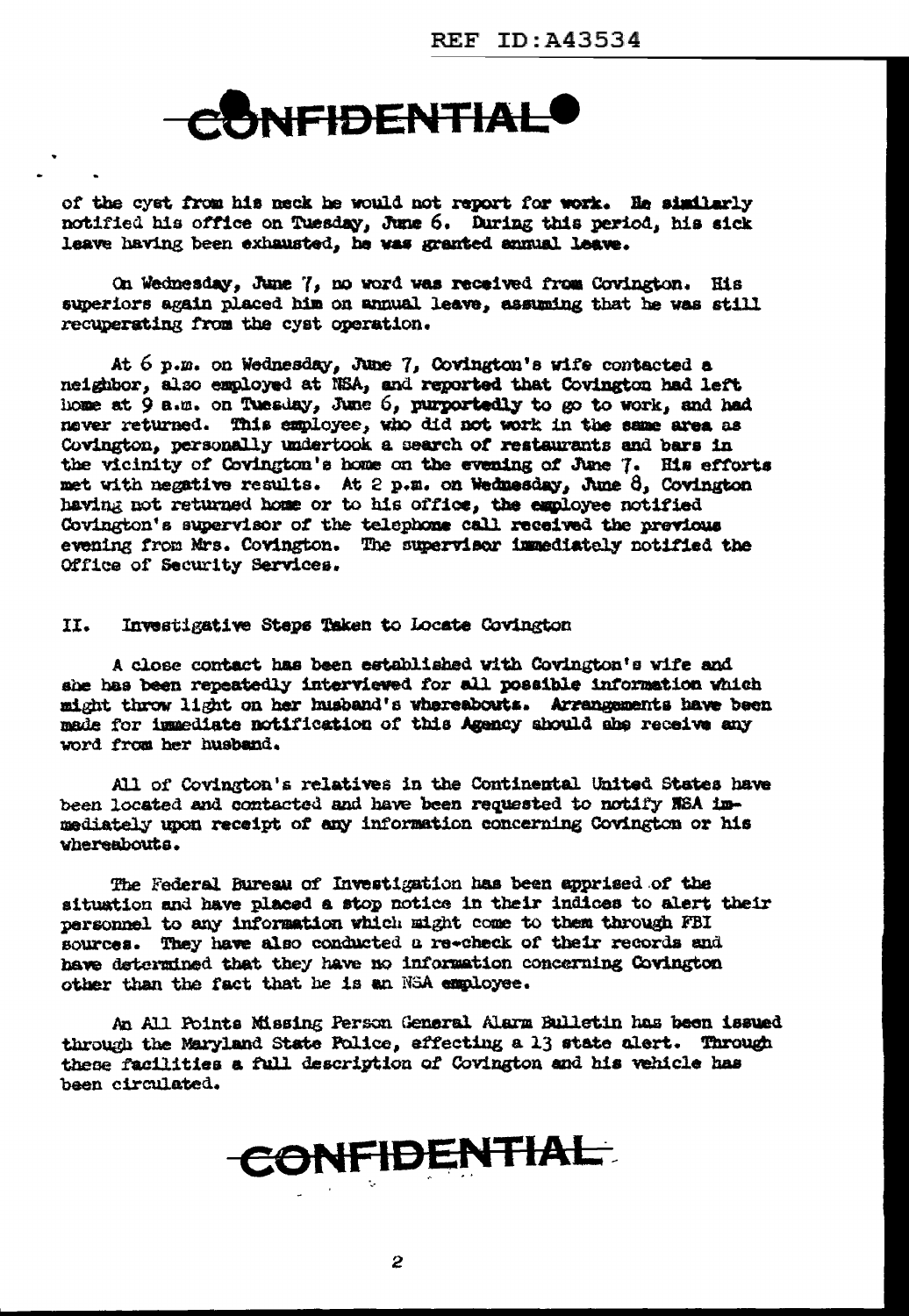

Extensive interviews of co-workers and professional associates have been completed and are continuing for information concerning Covington's interests and activities and for knowledge of his possible whereabouts. All personal references listed in official forms on file with this Agency have been contacted and requested to be alert for information concerning Covington.

Extensive investigation has been conducted and is continuing to identify and contact all persons outside of NSA who might have any knowledge of Covington or his possible whereshouts.

Efforts are continuing to alert all public transportation facilities. Airlines and bus terminals have been provided with descriptive information and have been requested to notify this Agency immediately should Covington attempt to purchase tickets. Searches of airline ticketing records have been and are being conducted on the possibility that Covington may already have laft the area.

Because of information indicating that Covington has become addicted to horse racing and is known to have visited the Charles Town. West Virginia, race track on June 6, a two-day search has been conducted at that track and in that visinity. All police facilities in Charles Town, Harpers Ferry, and the State of West Virginia, have been alerted to be on the lookout for Covington or his automobile. Similar arrangements have been made with local police as well as State Police in the vicinity of Winchester, Virginia, where Covington's mother and other relatives and former associates reside.

A continuous surveillance of Covington's residence is being maintained. Surveillance is also continuing on the known and possible hamts in which Covington has been previously seen or might possibly be seen.

Morgues and hospitals have been and are being checked on the possibility that Covington may have had some mishap. Hotels and motels In the metropolitan Washington and Baltimore areas are being checked for evidence of registration during this period.

With the opening of business on 12 June 1961, the Passport Division, Department of State will be checked for evidence of passport issuance to Covington and will be requested to notify NSA immediately of any attempt by Covington to obtain a passport. The Central Intelligence Agency, which has already been notified of the situation, will be requested to render any possible assistance through their facilities in maintaining an alert on Covington should he leave the United States.

All reported sightings of Covington are being investigated promptly and developed as possible.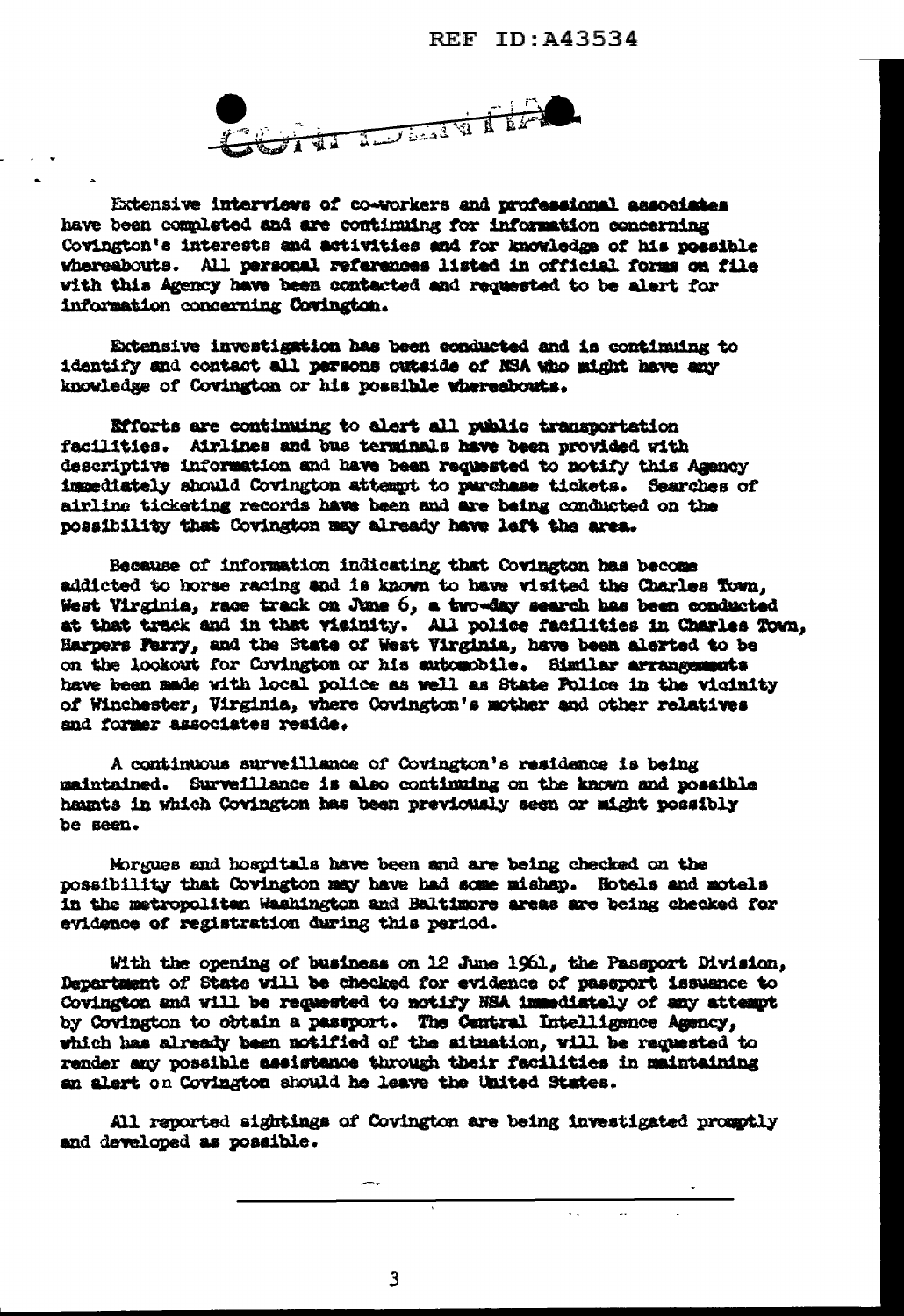

## III. Results to Date

Covington has not yet been found. It has been learned that, largely because of a developing addiction to gambling. Covington has become so deeply indebted that his wife has taken over management of their finances. He has never been known to be unaccountably away from home before. There is no evidence of marital discord or extra-marital activity. There is no indication of any subversive interests or connections on the part of Covington. He has, however, unknown to his wife, become quite involved with a low element of people including a person believed to be deeply involved in a variety of unsavory activities. Covington frequents a Laurel pool hall and a low grade hotel where the poorest type of sambling and race track devotees congregate.

Covington has been seen in the Washington-Baltimore area since he left home. He is known to have attended the races in Charles Town on June 6. Persons who made the rounds of Washington bars with Covington the evening of June 6 and in the early morning hours of June 7 have been interviewed. He has been reportedly seen in a bar and an all night resteurant in the Laurel, Maryland, area as recently as June 8 or 9. A reported sighting in Baltimore is now being pursued.

When Covington left home he took with him only the clothes he was wearing and the family car. His wife believed him to have only \$3.00 in each. She is unswere that he failed to deposit \$150.00 cash in the bank on Friday, June 2, as he had promised. On Monday night, June 5, he engaged in a lengthy billard contest in Laurel, Maryland, and may have lost considerable money. On Turaday, June 6, he won \$63.00 on the daily double at Charles Town, and perhaps more. On Tuesday night he boasted to friends that he had "hit it big." His resources are, however, limited. He has no gasoline credit card but may have a Giant Food Store Courtesy Card, which would enable him to cash checks. The few leads presently existing do not indicate that he has left this part of the country.

Suicide is a possibility, but no reports of despondency or emotional stress are reported. His doctor reports him to be in excellent health despite recent surgery. He has not added to his life insurance, which is modest. His conduct thus far follows a pattern of pleasure seeking and cacape from responsibility. Financial desperation, however, could cause desperate measures.